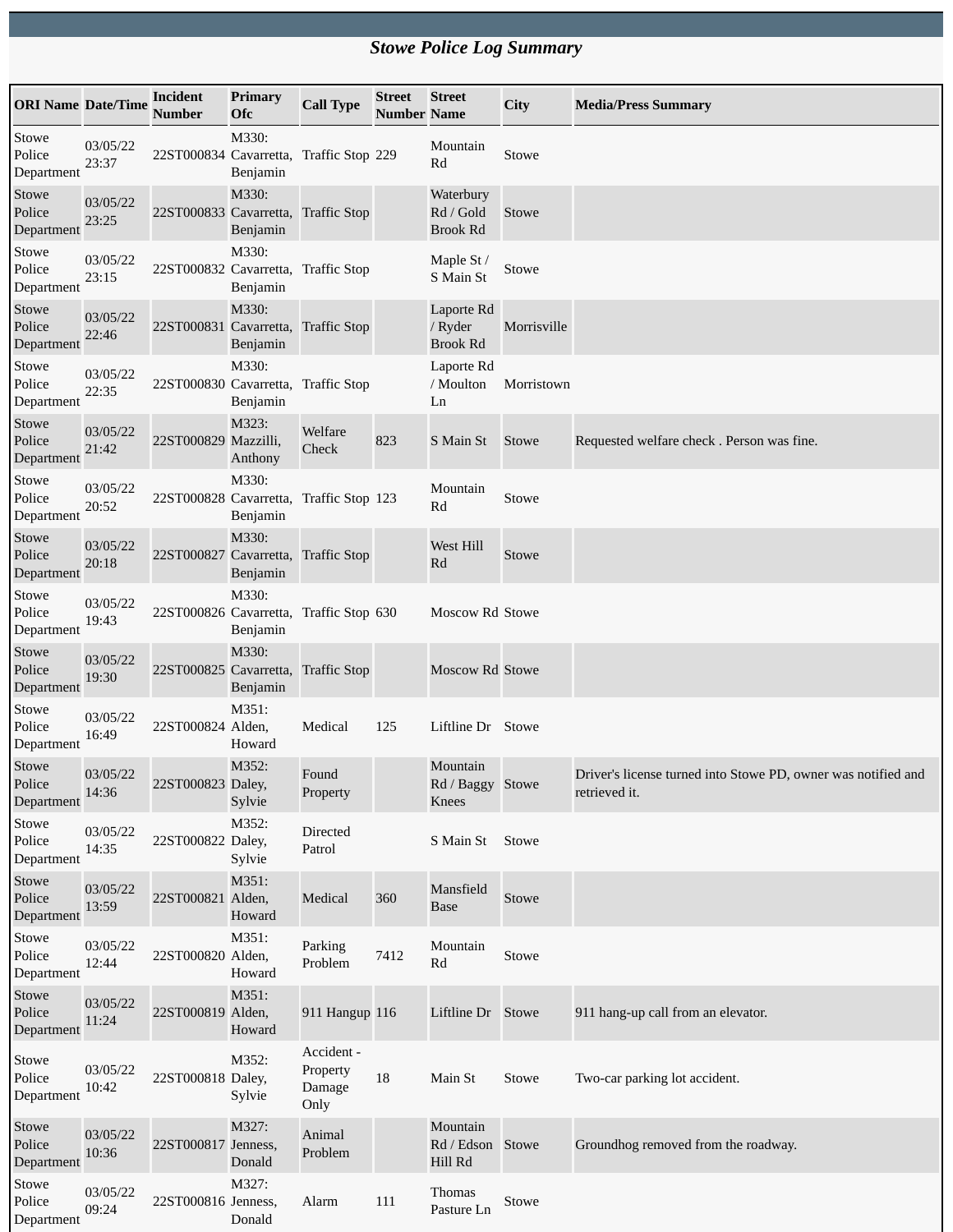| <b>ORI Name Date/Time</b>     |                   | <b>Incident</b><br><b>Number</b>    | Primary<br>Ofc       | <b>Call Type</b>                         | <b>Street</b><br><b>Number Name</b> | <b>Street</b>                                      | City       | <b>Media/Press Summary</b>                                                                  |
|-------------------------------|-------------------|-------------------------------------|----------------------|------------------------------------------|-------------------------------------|----------------------------------------------------|------------|---------------------------------------------------------------------------------------------|
| Stowe<br>Police<br>Department | 03/05/22<br>08:48 | 22ST000815 Daley,                   | M352:<br>Sylvie      | Accident -<br>Property<br>Damage<br>Only |                                     | West Hill<br>Rd / Maple Stowe<br>St                |            | Two-car crash.                                                                              |
| Stowe<br>Police<br>Department | 03/05/22<br>00:38 | 22ST000814 Cavarretta,              | M330:<br>Benjamin    | <b>Traffic Stop</b>                      |                                     | Mountain<br>Rd                                     | Stowe      |                                                                                             |
| Stowe<br>Police<br>Department | 03/05/22<br>00:31 | 22ST000813 Rogers,                  | M333:<br>Christopher | Parking<br>Problem                       |                                     | Main St                                            | Stowe      | Parking ticket                                                                              |
| Stowe<br>Police<br>Department | 03/05/22<br>00:28 | 22ST000812 Cavarretta,              | M330:<br>Benjamin    | Parking<br>Problem                       |                                     | Depot St                                           | Stowe      | Parking ticket                                                                              |
| Stowe<br>Police<br>Department | 03/04/22<br>23:57 | 22ST000811 Cavarretta, Traffic Stop | M330:<br>Benjamin    |                                          |                                     | Pucker St /<br>Randolph<br>Rd                      | Stowe      |                                                                                             |
| Stowe<br>Police<br>Department | 03/04/22<br>22:30 | 22ST000810 Cavarretta, Traffic Stop | M330:<br>Benjamin    |                                          |                                     | Luce Hill<br>$\mathbf{R}\mathbf{d}$                | Stowe      |                                                                                             |
| Stowe<br>Police<br>Department | 03/04/22<br>20:45 | 22ST000809 Cavarretta, Traffic Stop | M330:<br>Benjamin    |                                          |                                     | Mountain<br>Rd                                     | Stowe      |                                                                                             |
| Stowe<br>Police<br>Department | 03/04/22<br>20:32 | 22ST000808 Cavarretta, Traffic Stop | M330:<br>Benjamin    |                                          |                                     | <b>VT</b> Route<br>108                             | Stowe      |                                                                                             |
| Stowe<br>Police<br>Department | 03/04/22<br>19:51 | 22ST000807 Cavarretta, Traffic Stop | M330:<br>Benjamin    |                                          |                                     | Stagecoach<br>Rd                                   | Stowe      |                                                                                             |
| Stowe<br>Police<br>Department | 03/04/22<br>19:43 | 22ST000806 Cavarretta, Traffic Stop | M330:<br>Benjamin    |                                          |                                     | Stagecoach<br>Rd /<br><b>Sterling</b><br>Valley Rd | Morristown |                                                                                             |
| Stowe<br>Police<br>Department | 03/04/22<br>16:42 | 22ST000805 Daley,                   | M352:<br>Sylvie      | 911 Hangup 700                           |                                     | <b>Trapp Hill</b><br>Rd                            | Stowe      | Caller was attempting to contact NH 911, no issue in Stowe.                                 |
| Stowe<br>Police<br>Department | 03/04/22<br>16:07 | 22ST000804 Daley,                   | M352:<br>Sylvie      | Property<br>Watch                        | 277                                 | S Main St                                          | Stowe      | Checked on a vacant property.                                                               |
| Stowe<br>Police<br>Department | 03/04/22<br>14:42 | 22ST000803 Jenness,                 | M327:<br>Donald      | Found<br>Property                        | 14                                  | S Main St                                          | Stowe      | Found property, owner notified they could pick it up at Stowe<br>PD.                        |
| Stowe<br>Police<br>Department | 03/04/22<br>09:44 | 22ST000802 Selby,                   | M344:<br>David       | Assist-<br>Motorist                      |                                     | National Dr Stowe                                  |            | Motorist was able to get their vehicle going again before the<br>officer arrived to assist. |
| Stowe<br>Police<br>Department | 03/04/22<br>09:15 | 22ST000801 Daley,                   | M352:<br>Sylvie      | Suspicious<br>Event                      | 5880                                | Mountain<br>$\mathbf{R}\mathbf{d}$                 | Stowe      | Report of suspicious activity around a pump house.                                          |
| Stowe<br>Police<br>Department | 03/04/22<br>08:58 | 22ST000800 Daley,                   | M352:<br>Sylvie      | CO Alarm                                 | 35                                  | Sachs Pond<br>Ln                                   | Stowe      |                                                                                             |
| Stowe<br>Police<br>Department | 03/04/22<br>08:06 | 22ST000799 Jenness,                 | M327:<br>Donald      | <b>Traffic Stop</b>                      |                                     | Stagecoach<br>Rd                                   | Stowe      |                                                                                             |
| Stowe<br>Police<br>Department | 03/04/22<br>00:27 | 22ST000798 Pray,                    | M329:<br>Dustin      | Alarm                                    | 492                                 | Mountain<br>Rd                                     | Stowe      |                                                                                             |
| Stowe<br>Police<br>Department | 03/03/22<br>23:18 | 22ST000797 Pray,                    | M329:<br>Dustin      | Citizen<br>Dispute                       | 246                                 | S Main St                                          | Stowe      | Citizen dispute reported. Nothing was located.                                              |
| Stowe<br>Police<br>Department | 03/03/22<br>20:46 | 22ST000796 Trucott,                 | M331:<br>Robert      | Suspicious<br>Event                      | 246                                 | S Main St                                          | Stowe      | Report of a vehicle parked in driveway.                                                     |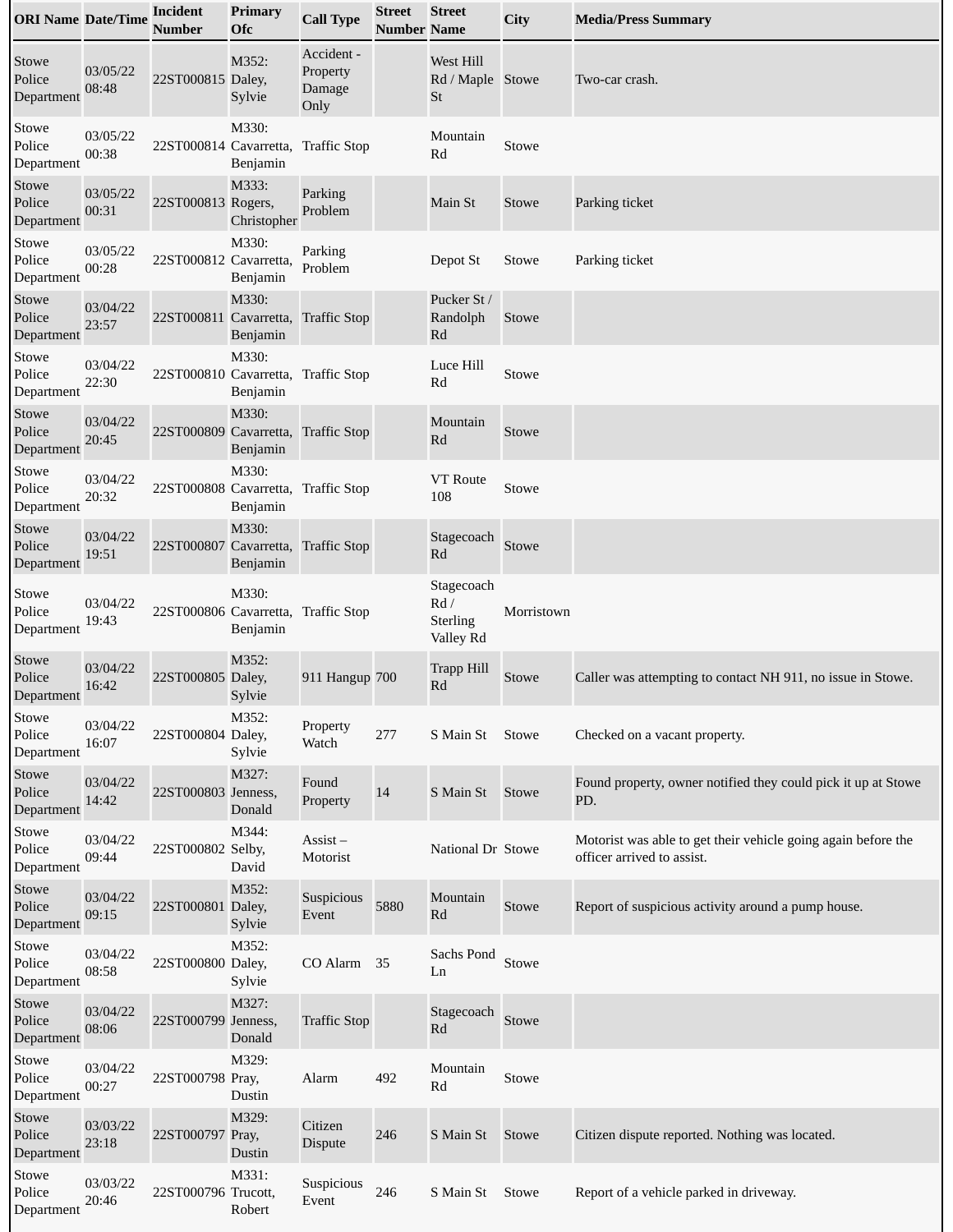| <b>ORI Name Date/Time</b>     |                   | <b>Incident</b><br><b>Number</b> | <b>Primary</b><br><b>Ofc</b> | <b>Call Type</b>                         | <b>Street</b><br><b>Number Name</b> | <b>Street</b>                                | City  | <b>Media/Press Summary</b>                                                   |
|-------------------------------|-------------------|----------------------------------|------------------------------|------------------------------------------|-------------------------------------|----------------------------------------------|-------|------------------------------------------------------------------------------|
| Stowe<br>Police<br>Department | 03/03/22<br>19:05 | 22ST000795 Trucott,              | M331:<br>Robert              | Welfare<br>Check                         |                                     | Moscow Rd Stowe                              |       | Welfare check. Cancelled.                                                    |
| Stowe<br>Police<br>Department | 03/03/22<br>17:10 | 22ST000794 Fudala,               | M336:<br>Matthew             | Accident -<br>Property<br>Damage<br>Only | 1228                                | Edson Hill<br>Rd                             | Stowe | Single vehicle accident.                                                     |
| Stowe<br>Police<br>Department | 03/03/22<br>16:15 | 22ST000793 O'Steen,              | M332:<br><b>Brooke</b>       | Trespassing 246                          |                                     | S Main St                                    | Stowe | Landlord/tenant dispute                                                      |
| Stowe<br>Police<br>Department | 03/03/22<br>15:33 | 22ST000792 Fudala,               | M336:<br>Matthew             | Motor<br>Vehicle<br>Complaint            |                                     | Mountain<br>$\mathop{\rm Rd}\nolimits$       | Stowe | Report of a vehicle passing other vehicles.                                  |
| Stowe<br>Police<br>Department | 03/03/22<br>15:22 | 22ST000791 O'Steen,              | M332:<br><b>Brooke</b>       | Traffic<br>Hazard                        |                                     | W Hill Rd                                    | Stowe | Disabled vehicle moved from the roadway                                      |
| Stowe<br>Police<br>Department | 03/03/22<br>11:07 | 22ST000790 Fudala,               | M336:<br>Matthew             | Suspicious<br>Event                      | 35                                  | School St                                    | Stowe | Former employee at business. Trespass notice issued.                         |
| Stowe<br>Police<br>Department | 03/03/22<br>10:59 | 22ST000789 O'Steen,              | M332:<br><b>Brooke</b>       | Assist-<br>Agency                        | 350                                 | S. Main St Stowe                             |       | Delivery of court documents.                                                 |
| Stowe<br>Police<br>Department | 03/03/22<br>09:33 | 22ST000788 O'Steen,              | M332:<br><b>Brooke</b>       | Threats/<br>Harassment                   | 350                                 | S Main St                                    | Stowe | Report of threatening text messages.                                         |
| Stowe<br>Police<br>Department | 03/03/22<br>08:49 | 22ST000787 O'Steen,              | M332:<br><b>Brooke</b>       | Assist-<br>Public                        | 246                                 | S. Main St Stowe                             |       | A citizen providing information.                                             |
| Stowe<br>Police<br>Department | 03/03/22<br>08:37 | 22ST000786 Tabor,                | M334:<br>Darron              | Suspicious<br>Event                      | 246                                 | S Main St                                    | Stowe | Information passed along regarding suspicious activity.                      |
| Stowe<br>Police<br>Department | 03/03/22<br>07:43 | 22ST000785 Fudala,               | M336:<br>Matthew             | Directed<br>Patrol                       |                                     | Park St                                      | Stowe |                                                                              |
| Stowe<br>Police<br>Department | 03/03/22<br>07:37 | 22ST000784 O'Steen,              | M332:<br><b>Brooke</b>       | Directed<br>Patrol                       | 413                                 | Barrows Rd Stowe                             |       |                                                                              |
| Stowe<br>Police<br>Department | 03/03/22<br>02:40 | 22ST000783 Sawyer,               | M335:<br>James               | Parking<br>Problem                       |                                     | Park St                                      | Stowe | Parking ticket issued.                                                       |
| Stowe<br>Police<br>Department | 03/03/22<br>01:45 | 22ST000782 Pray,                 | M329:<br>Dustin              | Suspicious<br>Event                      | 14                                  | S Main St                                    | Stowe | Check vehicle parked in parking lot. Person was sleeping.<br>Asked to leave. |
| Stowe<br>Police<br>Department | 03/03/22<br>01:27 | 22ST000781 Sawyer,               | M335:<br>James               | Accident -<br>Property<br>Damage<br>Only |                                     | <b>Barrows Rd</b><br>/ Luce Hill Stowe<br>Rd |       | Single vehicle crash.                                                        |
| Stowe<br>Police<br>Department | 03/02/22<br>21:33 | 22ST000780 Pray,                 | M329:<br>Dustin              | Motor<br>Vehicle<br>Complaint            |                                     | VT Rt 100 /<br>Moscow Rd                     | Stowe | Vehicle erratic operation. vehicle was not located.                          |
| Stowe<br>Police<br>Department | 03/02/22<br>19:18 | 22ST000779 Pray,                 | M329:<br>Dustin              | Animal<br>Problem                        | 311                                 | Mountain<br>Rd                               | Stowe | Report of a dog in a vehicle. Owner contacted.                               |
| Stowe<br>Police<br>Department | 03/02/22<br>17:49 | 22ST000778 Fudala,               | M336:<br>Matthew             | Animal<br>Problem                        | 1572                                | Stowe<br>Hollow Rd                           | Stowe | Roaming dog.                                                                 |
| Stowe<br>Police<br>Department | 03/02/22<br>16:47 | 22ST000777 Fudala,               | M336:<br>Matthew             | Suspicious<br>Event                      | 105                                 | Depot St                                     | Stowe | Person possibly intoxicated and being belligerent at the post<br>office.     |
| Stowe<br>Police<br>Department | 03/02/22<br>16:45 | 22ST000776 O'Steen,              | M332:<br><b>Brooke</b>       | Motor<br>Vehicle<br>Complaint            |                                     | Mountain<br>Rd                               | Stowe | Report of vehicle doing donuts on the grass. Vehicle was gone<br>on arrival. |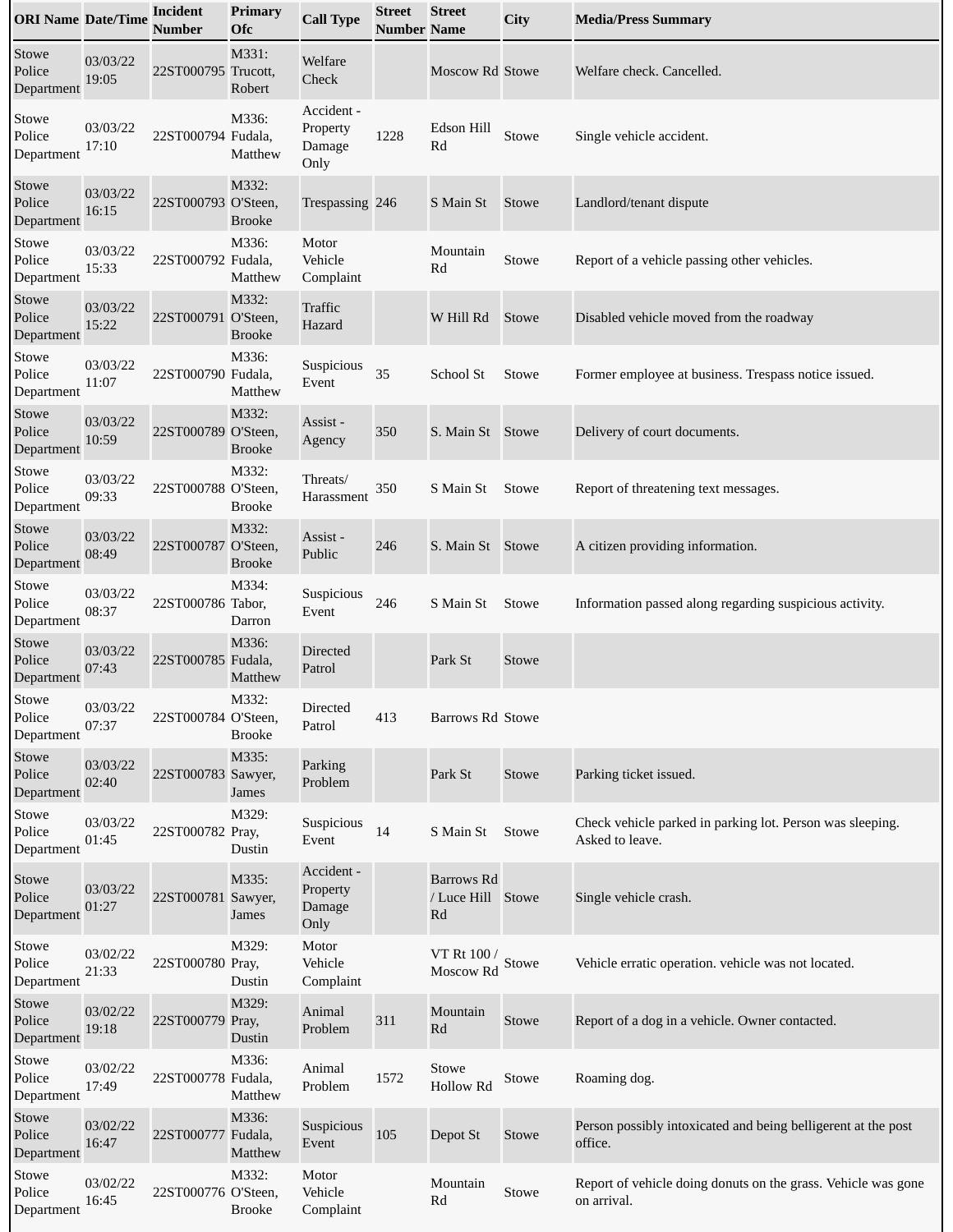| <b>ORI Name Date/Time</b>     |                   | <b>Incident</b><br><b>Number</b> | Primary<br><b>Ofc</b>     | <b>Call Type</b>                         | <b>Street</b><br><b>Number Name</b> | <b>Street</b>                             | <b>City</b> | <b>Media/Press Summary</b>                                                                                                                                                                                            |
|-------------------------------|-------------------|----------------------------------|---------------------------|------------------------------------------|-------------------------------------|-------------------------------------------|-------------|-----------------------------------------------------------------------------------------------------------------------------------------------------------------------------------------------------------------------|
| Stowe<br>Police<br>Department | 03/02/22<br>15:32 | 22ST000775 O'Steen,              | M332:<br><b>Brooke</b>    | Accident -<br>Property<br>Damage<br>Only |                                     | Depot St                                  | Stowe       | 2 vehicle minor car accident.                                                                                                                                                                                         |
| Stowe<br>Police<br>Department | 03/02/22<br>13:28 | 22ST000774 O'Steen,              | M332:<br><b>Brooke</b>    | Trespassing 823                          |                                     | S Main St                                 | Stowe       | Report of two people trespassing. People had left.                                                                                                                                                                    |
| Stowe<br>Police<br>Department | 03/02/22<br>10:35 | 22ST000773                       | M334:<br>Tabor,<br>Darron | Suspicious<br>Event                      | 325                                 | Lower<br>Leriche Rd                       | Stowe       | People trying to find where they were staying, ended up at the<br>wrong residence, figured it out and left. Owner was contacted<br>by his neighbor about the mishap just after reporting the<br>incident to Stowe PD. |
| Stowe<br>Police<br>Department | 03/02/22<br>08:07 | 22ST000772 O'Steen,              | M332:<br><b>Brooke</b>    | <b>Traffic Stop</b>                      |                                     | S Main St                                 | Stowe       |                                                                                                                                                                                                                       |
| Stowe<br>Police<br>Department | 03/02/22<br>07:29 | 22ST000771 O'Steen,              | M332:<br><b>Brooke</b>    | Directed<br>Patrol                       | 413                                 | <b>Moscow Rd Stowe</b>                    |             |                                                                                                                                                                                                                       |
| Stowe<br>Police<br>Department | 03/02/22<br>07:21 | 22ST000770                       | M334:<br>Tabor,<br>Darron | Accident -<br>Property<br>Damage<br>Only | 1742                                | Pucker St                                 | Stowe       | Late reported accident.                                                                                                                                                                                               |
| Stowe<br>Police<br>Department | 03/02/22<br>03:04 | 22ST000769 Rogers,               | M333:<br>Christopher      | Citizen<br>Dispute                       | 246                                 | S Main St                                 | Stowe       |                                                                                                                                                                                                                       |
| Stowe<br>Police<br>Department | 03/02/22<br>02:59 | 22ST000768 Whitcomb, Burglary    | M328:<br>Frederick        |                                          | 14                                  | S Main St                                 | Stowe       | Louis Marsh, age 49, from Johnson, VT, was arrested for<br>Burglary.                                                                                                                                                  |
| Stowe<br>Police<br>Department | 03/01/22<br>22:38 | 22ST000767 Mazzilli,             | M323:<br>Anthony          | Alarm                                    | 100                                 | Churchill<br>Ln                           | Stowe       |                                                                                                                                                                                                                       |
| Stowe<br>Police<br>Department | 03/01/22<br>16:40 | 22ST000766 Jenness,              | M327:<br>Donald           | Suspicious<br>Event                      | 1880                                | Mountain<br>Rd                            | Stowe       | Person trespassing at the Post Office was asked to leave.                                                                                                                                                             |
| Stowe<br>Police<br>Department | 03/01/22<br>14:56 | 22ST000765 Tabor,                | M334:<br>Darron           | Accident -<br>Property<br>Damage<br>Only |                                     | Route 100                                 | Stowe       | Late reported accident.                                                                                                                                                                                               |
| Stowe<br>Police<br>Department | 03/01/22<br>13:57 | 22ST000764 Jenness,              | M327:<br>Donald           | Motor<br>Vehicle<br>Complaint            |                                     | Waterbury<br>Rd                           | Stowe       | Report of vehicle speeding and unsafely passing other vehicles.                                                                                                                                                       |
| Stowe<br>Police<br>Department | 03/01/22<br>12:36 | 22ST000763 Jenness,              | M327:<br>Donald           | <b>Traffic Stop</b>                      |                                     | Stagecoach<br>Rd / Tansy Stowe<br>Hill Rd |             |                                                                                                                                                                                                                       |
| Stowe<br>Police<br>Department | 03/01/22<br>11:23 | 22ST000762 Tabor,                | M334:<br>Darron           | Accident -<br>LSA                        | 39                                  | Main St                                   | Stowe       | Late reported accident.                                                                                                                                                                                               |
| Stowe<br>Police<br>Department | 03/01/22<br>06:23 | 22ST000761 Jenness,              | M327:<br>Donald           | Wanted<br>Person                         | 14                                  | S Main St                                 | Stowe       | James A. Ford, age 51, of Stowe, VT, arrested on two warrants<br>for failure to appear. Ford posted bail and was released on<br>conditions.                                                                           |
| Stowe<br>Police<br>Department | 03/01/22<br>00:12 | 22ST000760 Mazzilli,             | M323:<br>Anthony          | Medical                                  | 700                                 | Trapp Hill<br>Rd                          | Stowe       |                                                                                                                                                                                                                       |
| Stowe<br>Police<br>Department | 02/28/22<br>20:54 | 22ST000759 Rogers,               | M333:<br>Christopher      | Fire Alarm 287                           |                                     | Stowe<br>Forks Ln                         | Stowe       |                                                                                                                                                                                                                       |
| Stowe<br>Police<br>Department | 02/28/22<br>18:58 | 22ST000758 Mazzilli,             | M323:<br>Anthony          | Alarm                                    | 100                                 | Churchill<br>Ln                           | Stowe       |                                                                                                                                                                                                                       |
| Stowe<br>Police<br>Department | 02/28/22<br>15:34 | 22ST000757 Jenness,              | M327:<br>Donald           | Threats/<br>Harassment                   | 350                                 | S Main St                                 | Stowe       | Phone harassment complaint under investigation.                                                                                                                                                                       |